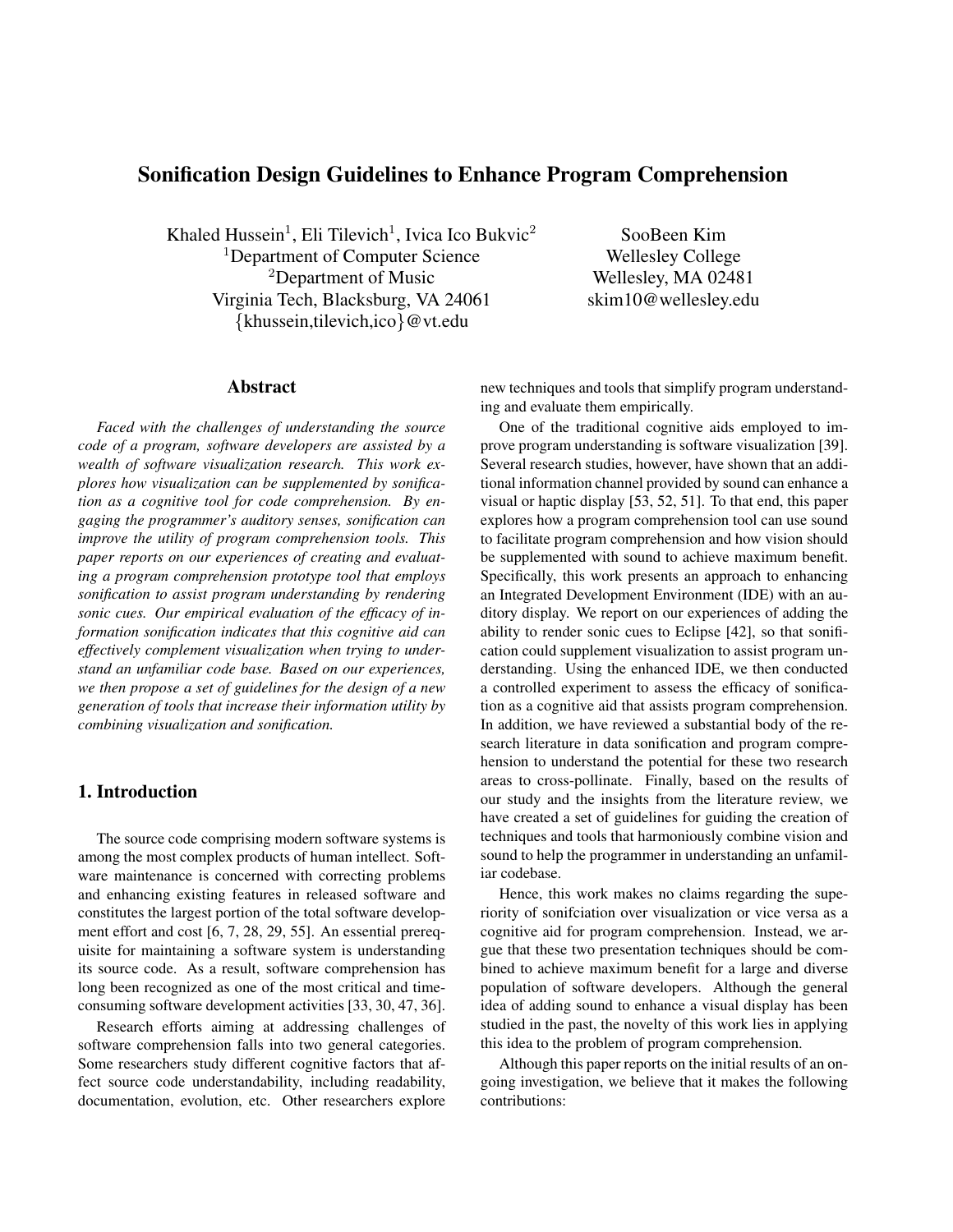- An approach to adding the ability to render sonic cues to an existing Integrated Development Environment (IDE).
- A controlled experiment that demonstrates how sonification can be a viable tool for program comprehension.
- A set of guidelines for the design of software comprehension tools that increase their information utility by combining sonification and visualization.

The rest of this paper is organized as follows. Section 2 provides a background and discusses the state of the art in program comprehension, software visualization, and information sonification. Section 3 presents our approach to sonifying an IDEs and an implementation realized as an Eclipse plug-in. Section 4 details the controlled study we conducted. Section 5 presents a set of guidelines for constructing program comprehension tools that combine visualization and sonification. Section 6 outlines future work direction. Section 7 presents concluding remarks.

### 2 Background and Related Work

Program comprehension has long been recognized as an essential part of the software development process [47]. The effectiveness of program comprehension depends on a variety of diverse factors, ranging from source code readability to how effectively structural program information is retrieved and exposed [43]. In the following, we first give an overview of program comprehension and its challenges. Then we outline how software visualization has been employed to aid program comprehension. Finally, we introduce information sonification and its main concepts used in the paper.

#### 2.1 Program Comprehension

In a comprehensive review, Storey [40] describes the state of the art in program comprehension, including its main cognitive theories, tooling strategies, and future trends. Of particular importance to this paper are cognitive models, the mental processes and information structures leading to a particular mental model, and their influence on software tools for program comprehension. One of the insights communicated by Storey is the need for more cognitive support in order to leverage the established cognitive theories. Among the main factors affecting the formation of the mental model is information representation. The following summarizes the related state of the art in representing information visually and sonically.

# 2.2 Software Visualization

Card et al defined *information visualization* as "the use of computer-supported, interactive, visual representations of abstract data to amplify cognition" [9]. Software visualization is a subset of information visualizations that is primarily concerned with program details such as structure, algorithms, execution, and evolution [14]. Therefore, several researchers developed software visualizations that support program comprehension.

One of the main source code visualization techniques is the line-oriented technique, in which the visualization tool represents every single line in the source code. Eric et al proposed *Seesoft* [14] as a line-oriented source code visualization that was enhanced by several other tools such as *Augur* [18], *Aspect Browser* [19], and *Tarantula* [24].

In addition to line-oriented visualizations, researchers developed a variety of source code visualizations that study the source code from different perspectives. For example, *Visual Code Navigator* [31] is an example of block-oriented source code visualizations, in which it creates an annotated syntax tree of the source files and represents code structure in cushions. The SHriMP (Simple Hierarchical Multi-Perspective) tool employs both single view and multipleview visualization techniques to expose program information at different levels of abstraction [41, 56].

Hundhausen et al investigate a number of software visualization effectiveness theories in program comprehension [21]. One of the theories of interest is *Dual-coding*, which emphasizes encoding information in both verbal mode such as textual displays and non-verbal mode such as pictures and icons. In our case, we are interested in adding another encoding mode, auditory representations.

### 2.3 Information Sonification

A recent article by Walker and Nees [50] provides an overview of the main concepts of sonification research and design. They define an *auditory display* as using sound to convey information and *sonification* as an auditory display that uses non-speech audio. According to Kramer at al., sonification is "the transformation of data relations into perceived relations in an acoustic signal for the purposes of facilitating communication or interpretation" [27].

A large body of sonification research has identified a set of scenarios, in which auditory displays are most effective [37, 26, 23]. For one, human hearing tends to be wellequipped to identify temporal information, making auditory displays particularly effective for rendering complex data patterns and events that require the user's immediate attention [17, 32]. In addition, an auditory display can be employed as a substitute when a visual display is not available, vision has already been engaged in some comprehension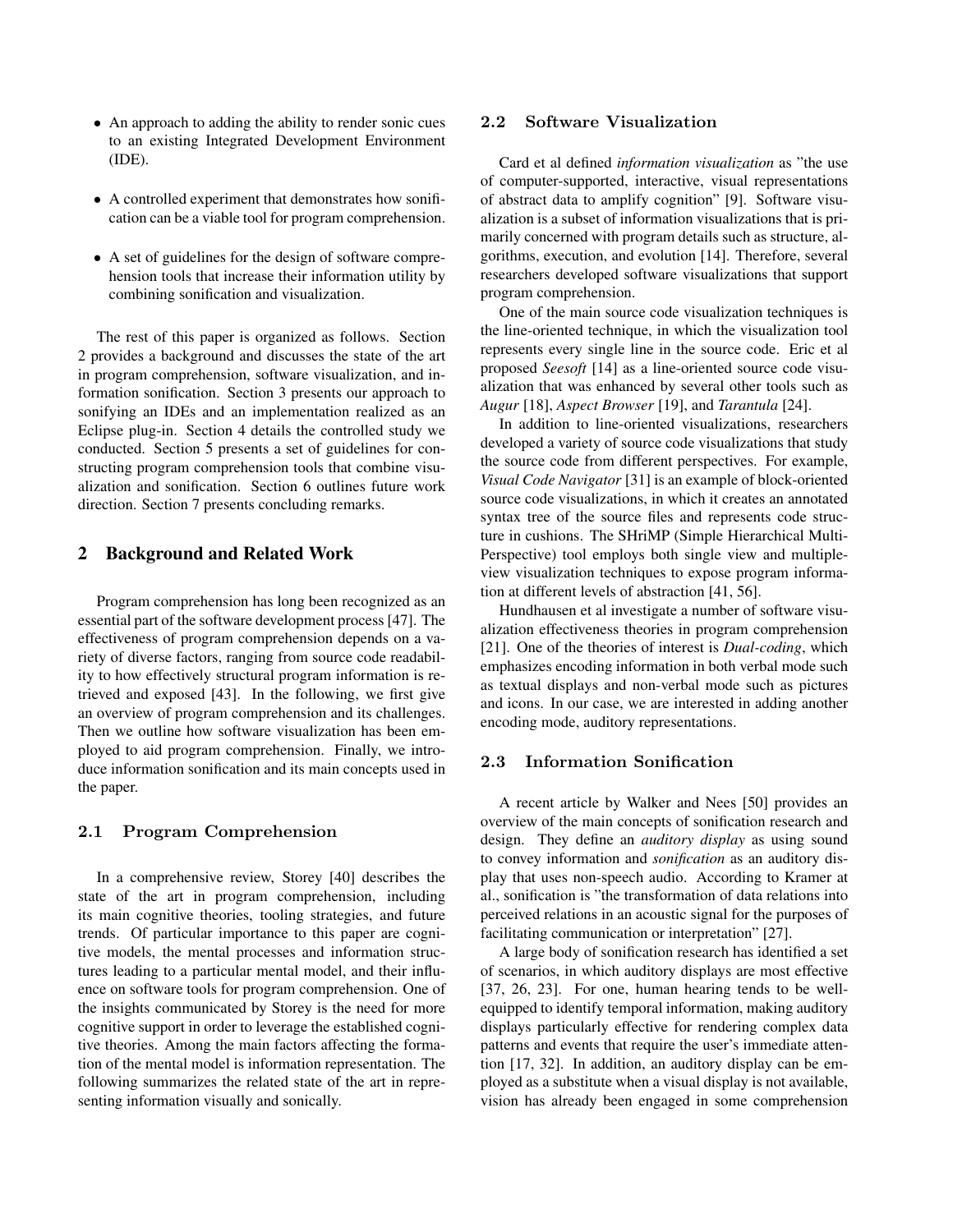task [54], or vision has been overloaded with information [8]. Hearing has also been found to be better fit to process multiple concurrent inputs [16]. Finally, supplementing a visual display with an audio cue may increase tolerance for error [11].

deCampo [13] presents a Sonification Design Map that shows quantitative relationships between non-speech auditory displays. He starts with a traditional classification of sonification approaches (i.e., audification [26], parameter mapping, and model-based [20]) and then proposes to categorize sonification approaches on the bases of their respective data representations: continuous, discrete point data, and model-based. The sonification approach employed for this work falls in the model-based data representation, which mediates between the sonified data and the sound through a model based on the properties of the data. The model captures the domain knowledge of the sonified data and thus can be applied to different types of datasets.

When applied to computing, several prior approaches have used an auditory display to convey information about computer programs. Vickers and Alty [44] investigate how music can be used to communicate information about programming language structures, program runtime behavior, and locating bugs [45]. Their CAITLIN system aurolizes Turbo Pascal programs. This investigation has demonstrated that music can be a successful communication device, even for users who have not been formally trained in music. Compared to their work, this paper focuses on understanding computer code manipulated through an IDE, using sonifications that are significantly less-structured than music tunes, and finally employs sonification interactively (i.e., the sonic cues are rendered in response to specific user UI actions).

Finlayson and Mellish [15] have investigated approaches to representing programming constructs using speech and non-speech audio, concluding that the two modalities should be used together for maximum benefit. Berman and Gallagher [4] sonify program slices to improve program understanding. By contrast, this work focuses on interactive sonification, rendered in response to specific IDE user actions.

Considering the complexity of understanding modern programs and the need for new approaches to facilitate the task, the idea of using sound to aid software comprehension has been remarkably unexplored. In 2006, a working session titled "The Sound of Software: Using Sonification to Aid Comprehension" was held at the  $14^{th}$  IEEE International Conference on Program Comprehension [3]. Nevertheless, to the best of our knowledge, three years later, this is the first publication citing that working session. One could see that the program comprehension community so far has not followed upon the ideas explored during that session. We believe that the main obstacle hindering the adoption of sound as a medium to aid program comprehension is that pursuing this research requires a multi-disciplinary team, with expertise in both music and software technologies. Unfortunately, few computer scientists possess enough expertise (or even interest) in music technologies, and few music technologies possess enough expertise in computing to be able to exchange ideas required for creating new technologies. This work is a result of an interdisciplinary collaboration, and next we report on some of its initial results.

# 3 Enhancing an IDE with Sonification Capacities

Developing large software projects usually involves using a number of visual tools, including IDEs, source control plugins, and file managers. Empirical evaluations and the practitioner's experiences alike show that using IDEs can significantly increase programmer's productivity. Microsoft Visual Studio and Eclipse are two examples of commercial and open source IDEs, respectively. In this work, we used Eclipse as our experimentation platform, an IDE to be enhanced with sonification capabilities.

Max/MSP [12] is a visual IDE designed specifically for audio and music-oriented applications. Created by musicians for musicians, it has since grown to encapsulate Quicktime and OpenGL, as well as to offer embedding of mainstream programming languages, including Java, JavaScript, Python, and Lua. MAX/MSP offers a large library of abstractions through a free SDK. In the area of music and interactive multimedia, MAX/MSP facilitates rapid prototyping of ideas and concepts, arguably one of its greatest advantages. It is the strengths of MAX/MSP as a digital signal processing engine and its ability to interface with other applications seamlessly that influenced our decision to use Max/MSP as the audio platform for the experiment.

Integrating Eclipse with sonic cues requires that Eclipse communicate with MAX/MSP. The Eclipse IDE supports a plug-in architecture that makes it possible to extend the IDE with additional capabilities in a systematic way. To achieve maximum flexibility, we put in place a simple client-server communication model using TCP sockets between our Eclipse plug-in and the MAX/MSP engine. To that end, we used a MAX/MSP package called *jitter* that provides scripts for processing network transactions. Specifically, the plugin sends numeric values representing program information to MAX/MSP, which then processes the numeric values to render the corresponding sonic cues. Because the MAX/MSP server is decoupled from the Eclipse plug-in client, the server could be reused for enhancing other IDEs with sonic cues in a cost-effective manner. Figure 1 demonstrates how our Eclipse plug-in communicates with the MAX/MSP server.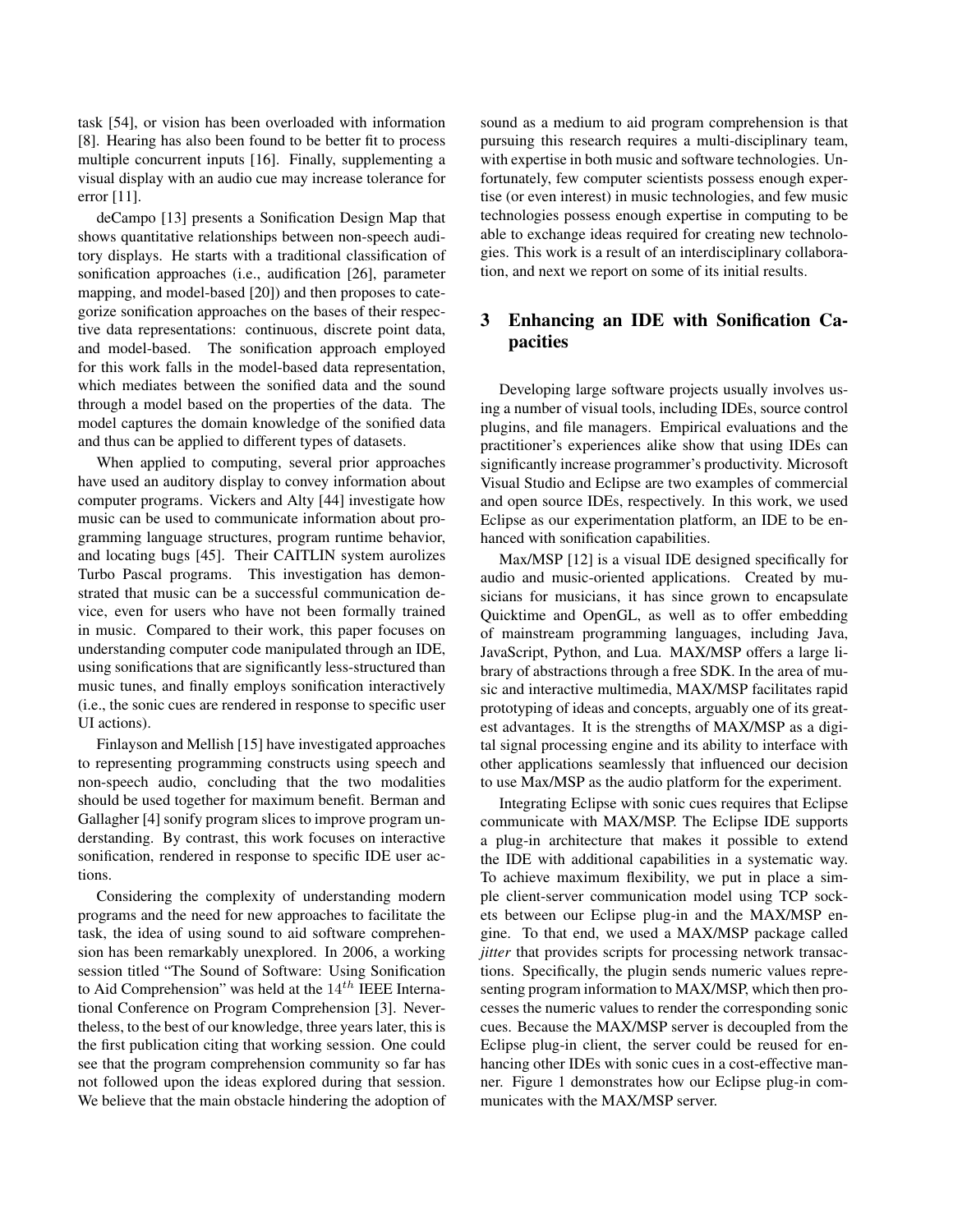

**Figure 1. Enhancing Eclipse with sonification rendered through MAX/MSP using a client/server architecture.**

### 4 Empirical Evaluation

The hypothesis under study in this experiment is that *as a cognitive aid to assist source code comprehension, information sonification can be as effective as information visualization*. To that end, effective in this experiment is measured in terms of reaction, comprehension, and user preference. Chewar et al defines reaction as *the response time to a notification* and comprehension as *situation awareness caused by accumulative perception of elements in the system* [10]. Positive results of this experiment could yield new insights about the use of sonification in creating program comprehension tools.

For this experiment, we visualized and sonified three pieces of program information:

- 1. the number of lines of code in a method;
- 2. the total number of method calls in a method;
- 3. a given API usage by a method (e.g., a total number of calling methods in a given package such as java.utils.io)

One could argue about the pragmatic value of helping the programmer understand these specific pieces of program information. Since our primary goal was to come up with a proof of concept, thus setting up a platform for further investigation, we may have traded some utility for simplicity. The details of the controlled experiment are presented next.

### 4.1 Experimental Design

To visualize and sonify the pieces of program information described above, we developed an Eclipse plugin. The plugin can be configured to render visualization and ignore sonification or vice versa. When the programmer hovers over a method, the plugin collects information about this method. Then, based on the representation mode, it either generates a visualization or sonification. When the plugin is in visualization mode, it generates a yellow text box similar to the one that displays JavaDoc documentation. This text box contains 3 numbers that represent the number of code lines, total number of method calls in this method, and the total number of calls to a java.utils.io methods respectively as shown in Figure 2.

| public void | wakeUp $17()$ $\{$ .                       |
|-------------|--------------------------------------------|
| public void | $closeDoor$ 18() $\{$                      |
| public void | Line Count:15 API Count:13 Method Count:15 |

# **Figure 2. Eclipse plugin visualization of method information**

When the plugin is in the sonification mode, it generates three sonic cues representing the 3 numbers collected. The sonic cues used were as follows: rain from the left speaker, water stream from the right speaker, and cello from the center. 3 shows the association of these sonic cues and the sonified information. The sonic cue volume increases with the increased numeric value of the represented information. However, we made sure that the volume will not exceed the comfortable zone for the average human hearing.



## **Figure 3. Association of sonic cues to sonified information**

In this experiment, participants answered questions about an unfamiliar code base assisted first by a visualization and then by a sonification of the program's information or vice versa, with the order altered for each new participant. To avoid biased results, we created two similar Java source code files to be used for both visualization and sonification. Each source file contained 24 methods. The order of the methods in each source code file is changed and the method names are modified, but the average LOC per method, the average calls to the API, and the average method calls per method were kept constant.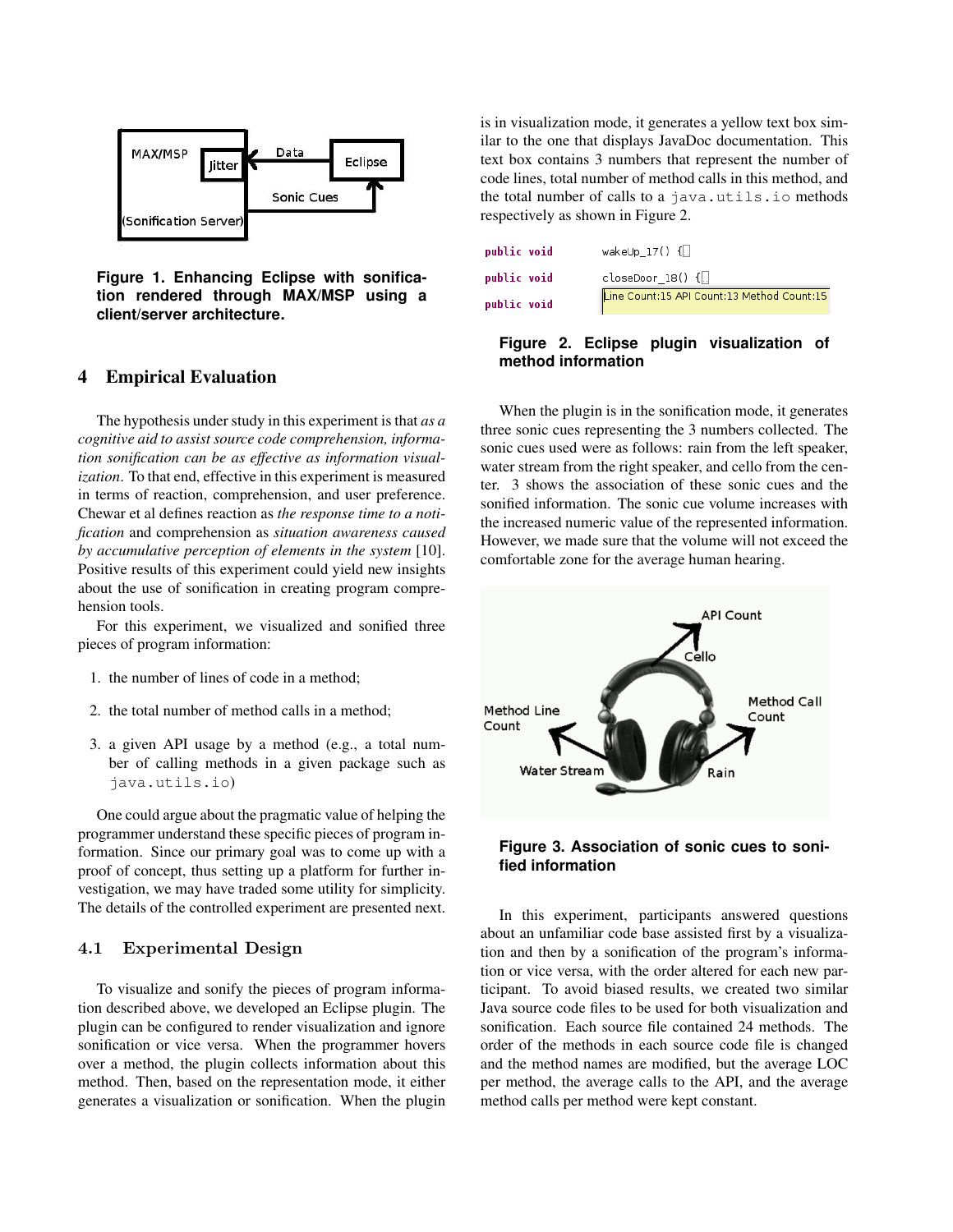### 4.1.1 Participants

For the study, we recruited 10 volunteers, 9 of whom were computer science undergraduate students from different universities, participating in a summer research program at Virginia Tech. One participant was a graduate student. The only prerequisite to participate in the study was to have a basic-to-intermediate experience using Java. The average age of participants was 21.4 years old (ranging from 19 to 24 years old). Although the demographics of the participants may have an effect on the generality of our findings, it is likely that the identified trends will persevere for more experienced programmers and larger code bases. The experiment sessions were conducted on an individual basis, and an experimenter was present during the sessions.

### 4.1.2 Materials

As a venue for the experiment, we used the DISIS laboratory [46], a specialized laboratory for conducting multimedia experiments. The laboratory walls are sound-proof to minimize any noise interference from outside. The standard equipment in the lab includes standard Windows and Apple workstation, with dual monitors. For the experiment, we used a workstation with Intel Pentium IV 1.8 GHz, 512 MB RAM, and 19" dual monitor running at 1024x1024. The monitors were arranged, so that when a participant is sitting, the primary monitor would display the source code, and the secondary monitor would display the questions to be answered. The setup is shown in 4.



**Figure 4. Experimental Setup in DISIS**

### 4.1.3 Training Session

The experimenter provided a ten-minute training for the Eclipse plugin for each participant. During the training session, the participants were asked to interact with a training source code in order to get familiar with the sonic and visual cues. The training source code file contains 21 methods, in which each 3 methods are 3 examples for visualizing

| Which 3 methods have the largest number of method calls?             |  |
|----------------------------------------------------------------------|--|
| Which are the 3 longest methods?                                     |  |
| Which 3 methods have the most API usage?                             |  |
| Compare the lines of method and the number of method calls in        |  |
| (methodName)                                                         |  |
| Choose the correctly sorted list of characteristics of (method Name) |  |
|                                                                      |  |

### **Table 1. Reaction Questions**

| Which method has the most lines of code?                          |
|-------------------------------------------------------------------|
| Which method has the least API usage (not including methods with  |
| $0$ API usage)?                                                   |
| Which method has smallest number of lines and method calls com-   |
| bined?                                                            |
| Which method did you perceive as the most crucial method of this  |
| program?                                                          |
| Which method did you perceive as the least crucial method of this |
| program?                                                          |

### **Table 2. Comprehension Questions**

or sonifying a combination of method lines count, API usage count, or method calls count. At all times, the methods were collapsed, so that the participant would not look at the source code of each method, but rather focus on interacting with the visualization and the sonification to answer the questions. The participants were encouraged to adjust the volume on the head speakers to comfortable levels. However, the volume could still be adjusted during the experiment if needed.

#### 4.1.4 Procedure

Each participant was asked to fill a consent form. Then he/she was given a ten-minute training session. Then the participant was asked to start the experiment with either one of the following conditions:

Visual condition–the participant interacts with the source code using our Eclipse plugin started in the visualization mode. All methods were collapsed at all times. Participants interacted with the source code in order to answer the questions displayed on the secondary monitor. The questions were divided into two sections. While the first section contained 5 questions targeting the participant's reaction, the second section contained another 5 questions targeting the participant's comprehension. Table 1 and Table 2 list the questions used in the reaction and comprehension sections. The questions focus on the relation between the observed phenomena rather than on identifying discrete values.

Audio condition–the participant interacts with the source code using our Eclipse plugin started in the sonification mode. Similar to the visualization mode, all methods were collapsed at all time. Unlike visualization mode, yellow notifications were invisible.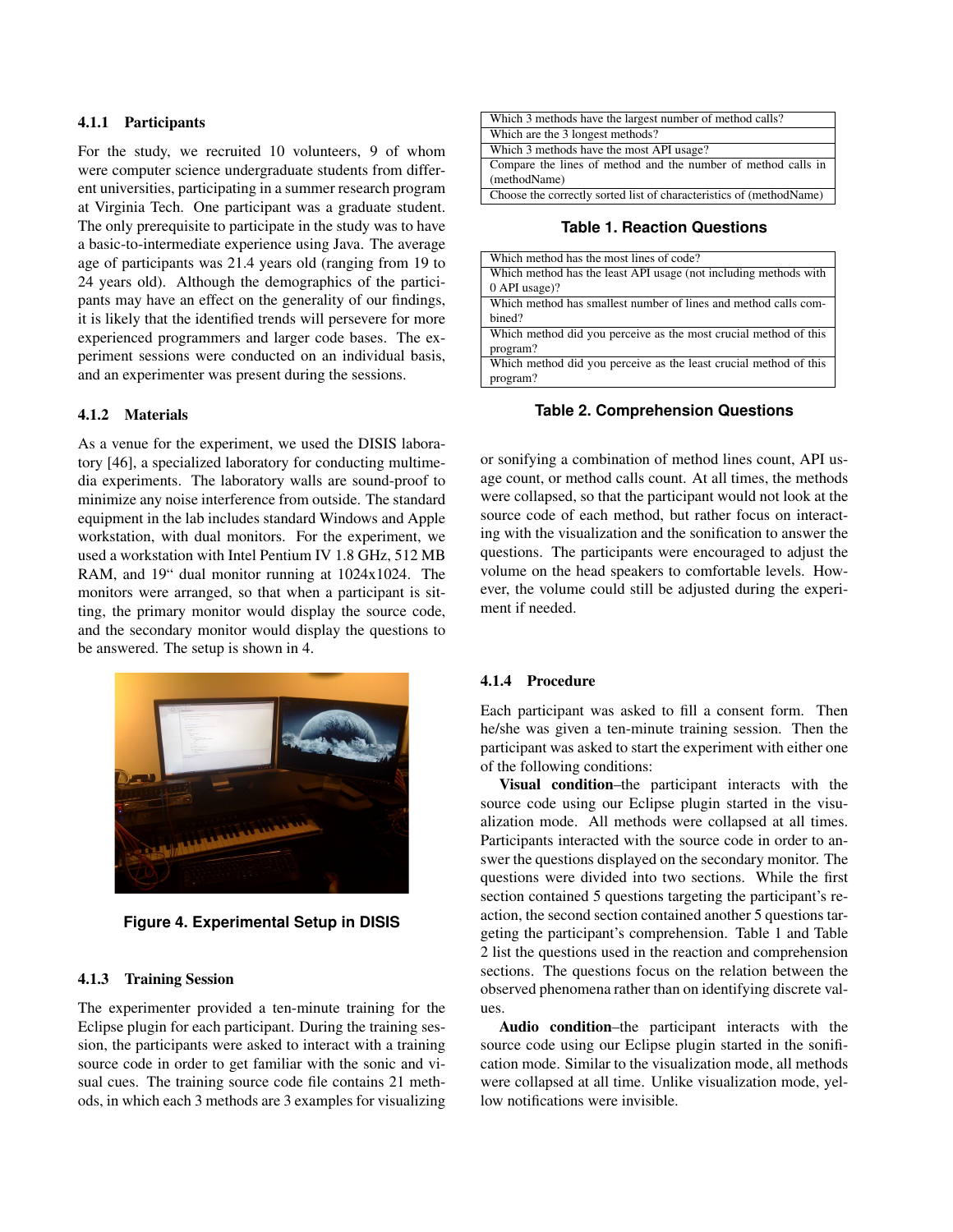In both conditions, when the participants were done with answering the questions in the reaction section, the experimenter instructed them to stop interacting with the source code, although they still could look at the method's names. Then participants would start answering the comprehension questions without source code interaction. At the end of each condition, the experimenter asked participants to relax for a couple of minute until the mode of the plugin was switched.

At the end of the experiment, the participants were asked a number of questions about his/her preferences. All participants were allowed and even encouraged to freely give comments at the end of each preference question. The experiment lasted for approximately 30 minutes per participant on average.

### 4.1.5 Variables

The experiment employs both independent and dependent variables. The independent variables are the specific visualization or sonification used to help a participant to answer particular questions. The dependent variables include the correctness, comprehension, user's response time, and user preference. To measure user preference, we asked each participant to fill a questionnaire using a subjective rating scale from 1 to 5. The following section presents and discusses our results.

#### 4.2 Results

The results obtained from performing the empirical evaluation mentioned above are summarized in the following.

# Correctness:

In this measure, we were interested in comparing the number of correct answers between visualization and sonification. Interestingly, we found 1-1 correlation between the two conditions. This implies that users were able to react the same way when using sonification or visualization. Based on the users' feedback, using visualization or sonification was easy to answer the questions. However, the practicality of using visualization is different than using sonification as demonstrated in the following.

### Comprehension:

In this measure, we were interested in measuring the effect of using visualization or sonification on the users' awareness of the program information, including their memorization. After analyzing the data we found that users were able to answer all the comprehension questions, without interacting with the source code, correctly in both conditions. However, we have noticed differences in the participant average response time to the comprehension questions. Although we do not have significant time differences, users took from 5 to 11 seconds more to answer the questions when they used sonification. Interestingly, 4 of the

| Which method would you use if you're asked to answer the same<br>questions again? Why? |  |
|----------------------------------------------------------------------------------------|--|
| How easy was it to distinguish between the 3 different pieces of                       |  |
| $data?$ (1=easy, 5=difficult)                                                          |  |
| Which method did you perceive as the least crucial method of this<br>program?          |  |

#### **Table 3. Preference Questions**

participants mentioned that *"using sonification was easier and faster, but using visualization was more accurate"*.

### User preference:

Table 3 shows the preference questions that participants had to answer at the end of each condition. Although the results show the participants' preference for visualization as an aid for answering the questions. their comments demonstrate that they are quite interested in using sonification. One explanation about the participants being somewhat skeptical about the practicality of sonification, is the sheer novelty of the approach. One participant stated this sentiment as follows *"[I prefer] visual, because I can easily read and understand. Using sound is too new for me."*

### 4.3 Discussion

Based on the results described above, there is strong evidence that sonification could be as effective as visualization if used in the right context and with the right program information data. All the participants found our visualization helpful in understanding the code. Based on some of the comments, we have reason to believe that supplementing visualizations with sonification will prove beneficial; it would expand the simultaneous perception channels, thus increasing the amount of information processed concurrently. For example, one of the participants stated that *"For the ones where I could scan them, I'd use the sound method. That way I was only concerned with looking at the methods and I could let my hearing comprehend the details. Visually, I'd have to keep track of both; which method I was looking at and the details. Splitting my cognitive resources in a good way, I guess."*.

The results of our experiment are not surprising, as they coincide with the documented results of other researchers who use sonification to represent information [1, 13, 16, 17, 25]. Sonically enhanced visualizations are definitely worth exploring, as they could lay the foundation for a new generation of program comprehension tools. To aid in the development of such tools, the following section discusses our proposed guidelines for using sonification in program comprehension tasks.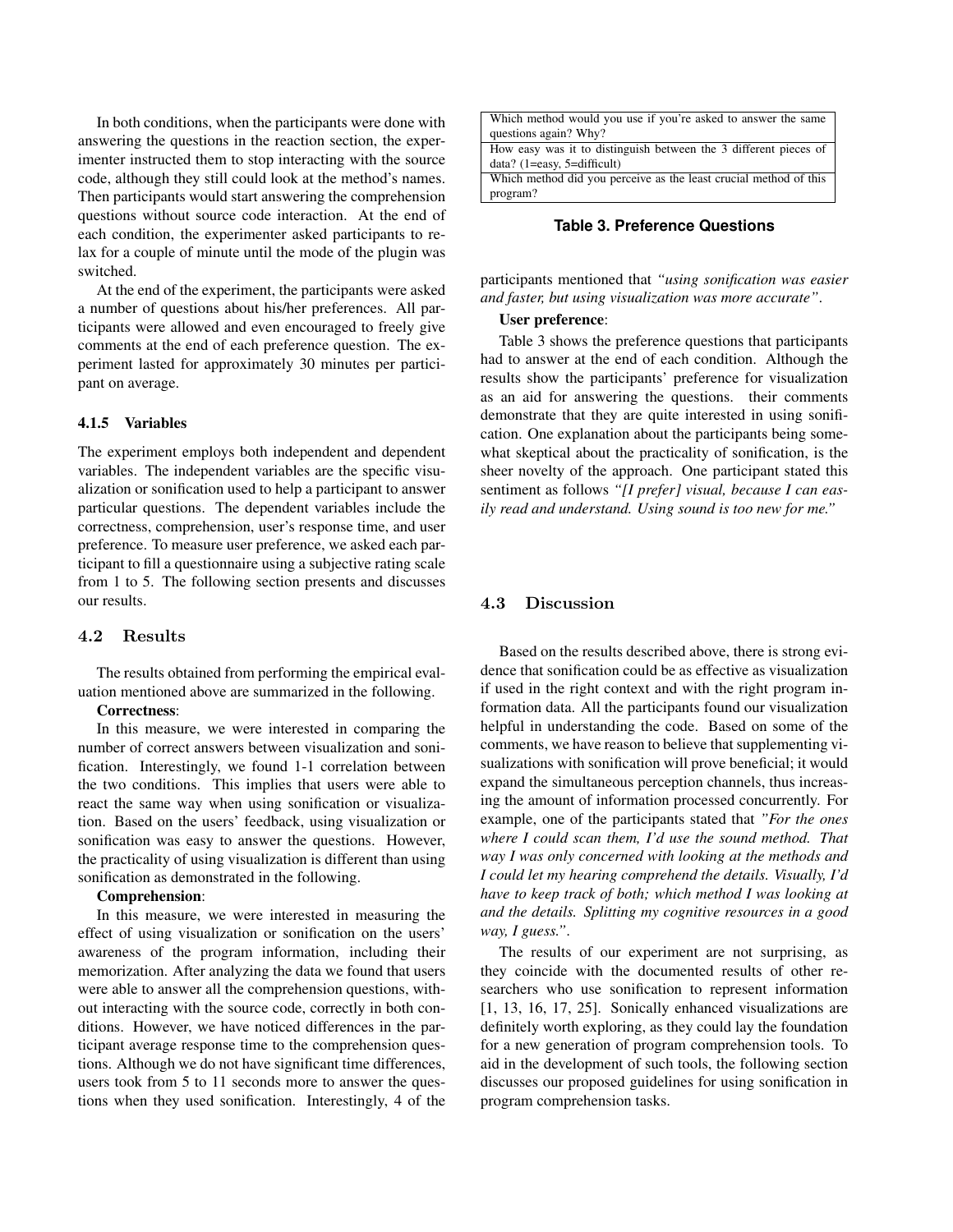# 5 Designing Guidelines for Combining Information Visualization and Sonification in Program Comprehension Tools

Based on our experiment and drawing on the insights from the data sonification research literature, we next propose a set of guidelines that will inform the design of program comprehension tools that combine visualization and sonification. These tools are likely to improve their information utility as compared to existing tools that use visualization as their only cognitive aid. We stop short of following a pattern-oriented methodology to describe these guidelines. Even though design patterns have been used to identify sonification best practices [2, 38], our guidelines aim at addressing the challenges that pertain to combining visualization and sonification in a single program comprehension tool. Therefore, at this point, we feel that more empirical evidence is needed to determine whether our guidelines are indeed patterns. In the following presentation, we first introduce a general principle and then illustrate it with a hypothetical example of applying the principle to building or enhancing a program comprehension tool.

# 5.1 Add sonification to simplify visualizations

Information visualization can become overly complex and unwieldy in several ways. For one, visualization can change the displayed content in the user's focal view, which can be disturbing for the user's attention management. Moreover, any visualization is necessarily confined by the number of available display pixels. Thus, a visualization designer has limited screen real estate available for displaying their visual representations. Therefore, we propose that sonification be used as an avenue for addressing these inherent shortcomings of information visualization.

For example, consider the Call Hierarchy View in Eclipse [42]. Upon requesting a call hierarchy on a given method, Eclipse generates a tree visualization of a call graph shown in Figure 5. The visualization, however, provides no information about the depth of the generated call graph. Assuming that the programmer needs to know how deep the tree is, she can only do so by expanding the call hierarchy tree, which may prove cumbersome and ineffective. Expanding a long tree, for example, is likely to conceal important nodes from the programmer's focal view. Adding a special visual cue that can show the depth of the tree is likely to clutter the tree visualization.

By contrast, a fairly straightforward sonification could effectively help address the issues above by issuing a sonic cue that represents the depth of the tree via a different volume or pitch. The programmer then can hover over a method and immediately recognize the depth of its call path.

This additional cognitive aid has the potential to minimize the required interaction time by providing the user with useful information without complicating the existing tree visualization.



**Figure 5. Call Hierarchy View in Eclipse**

# 5.2 Increase visual perception speed and accuracy by adding sonification

A study by Vroomen and de Gelder [48] has shown that the use of auditory cues can enhance visual perception. Although one could argue that few situations in software development warrant the programmer reacting immediately to some development-related event, such situations do occur, particularly in large software development projects that involve multiple developers. For example, multiple concurrent edits of the same source file complicates the subsequent merging of the changes. Because automated merge tools are often incapable of handling the resulting complexity, manual editing becomes necessary, a tedious and error prone activity that is better avoided. Although a visualization could convey the information about the developers who have checked out a source file for modification purposes (e.g., FASTDash [5], a new developer starting to modify a file is a real time event that has to be communicated.

We argue that a sonic cue could effectively supplement the information already conveyed by a visualization such as FASTDash. For example, when the programmer opens a file, a sonic cue representing the number of concurrent edits can be rendered. This additional cognitive aid could help the programmer keep her attention on the coding task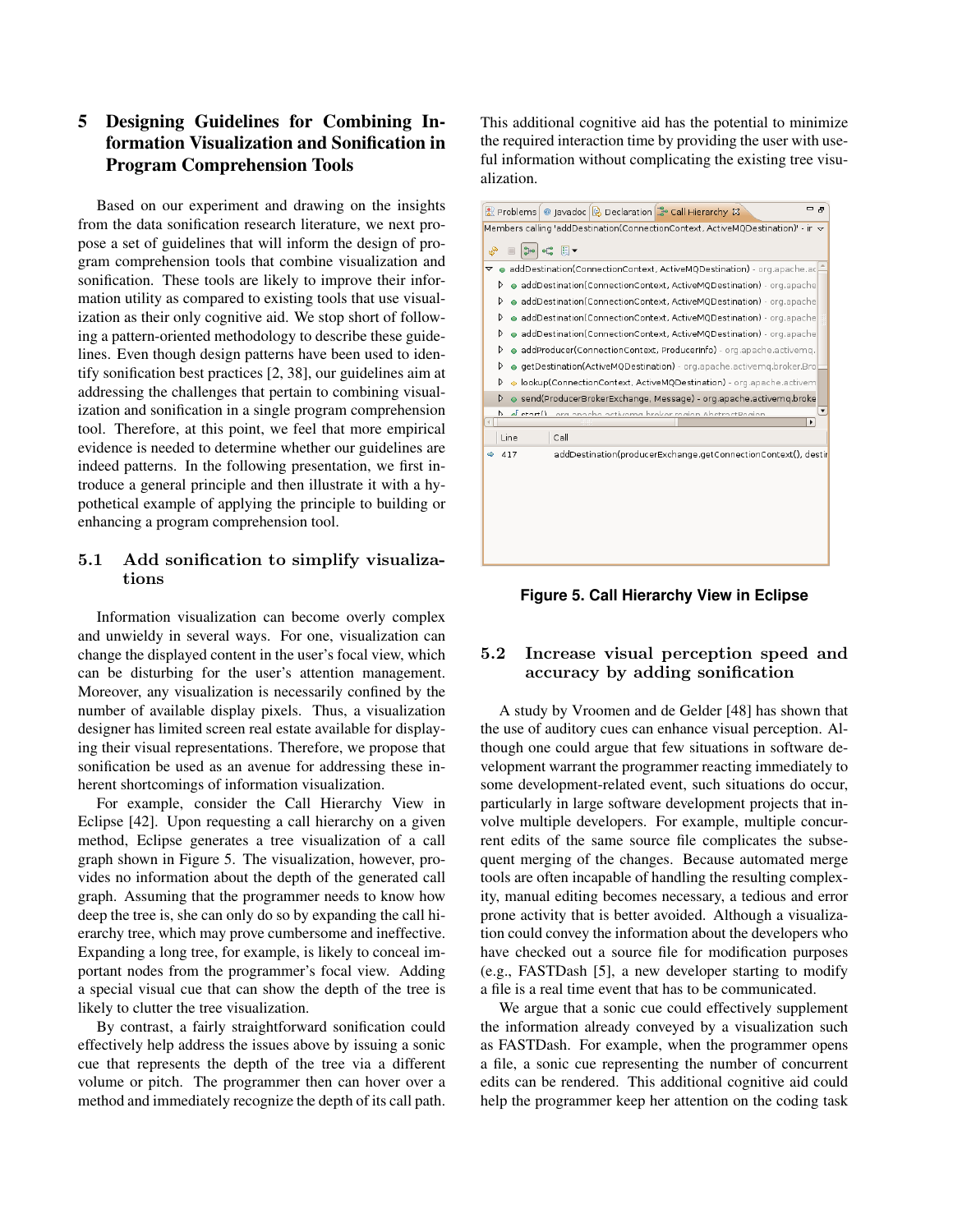at hand by conveying this information without having to switch one's attention to the visualization. Upon receiving the sonic cue, the programmer will be able to use the existing visualization to obtain more details about the concurrent edits.

# 5.3 Add sonification to present multiple information pieces simultaneously

The use of sound can improve comprehension and lower cognitive load when one has to monitor multiple information sources updated concurrently. Specifically, a visualization coupled with or relegated to aural cues has been found to be more efficient and less error prone [16, 49, 22]. Additionally, some researchers even suggest that listeners are capable of monitoring multiple audio streams better than single streams [1]. Musical scores, in particular, are known to convey lots of concurrent information together with their mutual relationships. In particular, rhythm is much more pronounced aurally than it is visually [34], which can facilitate more accurate cognition while lowering the overall cognitive load. For example, the part of our controlled experiment that dealt with the number of lines could have used an attack-based multiple beats sonification, compressed in a short time interval. Thus, if several different sources of information about a program have to be conveyed concurrently, a program comprehension tool could employ both visual and aural cues.

# 5.4 Use sonification to summarize information

Real-life programs often have large and complex code bases, with vast amounts of information that the programmer is expected to understand. Several software visualization techniques have been proposed to address the challenges of representing large data sets. Nevertheless, with the increased types and variety of information that has to be conveyed, software visualizations can quickly become extremely complex to provide relevant data summaries. For example, *linking and brushing* enables effective interactions with a visualization to retrieve manageable portions of information that can be displayed on a single screen. However, even a provided portion may still contain too much details, not all of which is relevant. For example, Eclipse text editors always display all the content of a source file.<sup>1</sup> For some program comprehension task, such as understanding which source files exceed a given number of lines or some cyclomatic complexity metrics, seeing an entire file is unnecessary and counterproductive.

A simple sonification could effectively complement a visualization by providing a summary for large volumes of information. For example, a sonic cue could be used to express a relative length or a cyclomatic complexity metrics of selected source files.

### 5.5 Interchange visualization and sonification to improve effectiveness

The information that can prove valuable when understanding an unfamiliar code base pertains to different properties of the code, all of which can use different visualizations. For example, Eclipse uses a call hierarchy view for call graphs, a class hierarchy view for class structures, and source control view for project repositories. The programmer, however, can make use of only a limited number of visualizations at a time.

Although audio may not necessarily convey more information, it covers more ground spatially (360 degrees in 3D while visual perception is anterior in nature), and as such could provide more distinguishable entry points for monitoring. This ability, however, also depends on other factors, including the specific sound and spatialization technology in use. A study by Kaper et al. [25] has observed that at times sound superseded visuals in terms of the amount of conveyed detail, while at other times the situation was the opposite. This insight, in and of itself, suggests that under certain circumstances, one could design aural cues, so that they are indeed more effective than their visual counterparts utilized in the same scenario. In particular, a program comprehension tool could replace multiple visualizations that fall short of improving comprehension with multiple sonifications at will, thus improving the overall cognitive utility of the tool.

### 5.6 Alternate visualization and sonification to improve accessibility

The importance of accommodating users with disabilities has been widely recognized. It has been estimated that 161 million people worldwide are either blind or visually impaired [35]. Some programmers could have either visual or auditory impairments. Thus, visual or auditory representations of the information could supplement the otherwise unaccessible cues for impaired users.

# 6 Future Work

This paper introduces a number of design guidelines for supplementing information visualization with sonification in program comprehension tools. As opposed to the somewhat simplistic design that we had to follow to create our prototype experimentation tool, the next logical step is to

<sup>1</sup>Eclipse presents a collapsed view of methods and classes, but still all the classes and methods are displayed.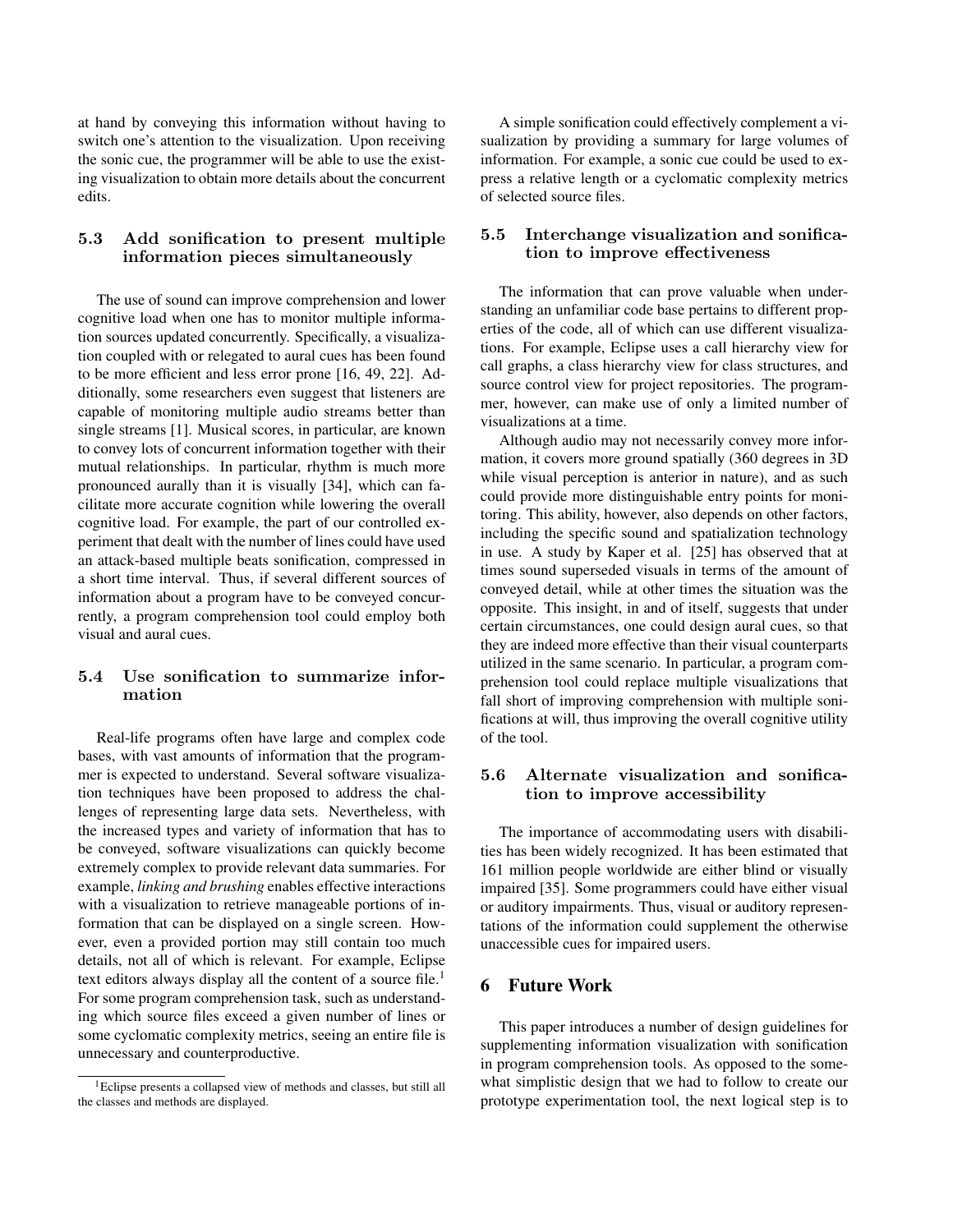leverage our guidelines to create a realistic program comprehension tool that combines visualization and sonification. In designing this tool, it will be worth investigating the different types of information that can be provided to the programmer and various combinations and interactions of visual and audio representations. The effectiveness of the tool will be evaluated empirically, possibly leading to other guidelines and insights.

# 7 Conclusion

As software is getting more complex, the task of understanding code bases is becoming more difficult, requiring better tools and approaches. This paper represents an attempt to enrich visualization-based program comprehension tools with sonification. We have constructed and evaluated a prototype tool that supplements visual program information by rendering sonic cues. The empirical evaluation of our prototype indicates that information sonification can be at least as effective as information visualization at different levels, including correctness and comprehension.

We also have reason to believe that combining the different program representations in the same tool will require new guidelines and cognitive theories. As a first step in this direction, we have proposed a set of guidelines that can guide the design of next-generation program comprehension tools, combining information visualization and sonification. We hope that these guidelines will prove useful for researchers and practitioners alike, charged with the difficult challenge of reducing the burden of program understanding.

Acknowledgments The authors would like to thank Pardha S. Pyla and the anonymous reviewers, whose comments have helped improve the paper. SooBeen Kim was supported by the NSF (grant NSF-IIS-0552723).

### References

- [1] J. Anderson and P. Sanderson. Designing sonification for effective attentional control in complex work domains. In *Proceedings of the 48th Annual Meeting of the Human Factors and Ergonomics Society (HFES2004)*, pages 1818–1822, 2004.
- [2] S. Barrass. Sonification design patterns. In *Proceedings of the 2003 International Conference on Auditory Display*, pages 170–175.
- [3] L. Berman, S. Danicic, K. Gallagher, and N. Gold. The sound of software: Using sonification to aid comprehension. In *14th IEEE International Conference on Program Comprehension (ICPC'06)*, pages 225–229, Los Alamitos, CA, USA, 2006. IEEE Computer Society.
- [4] L. I. Berman and K. B. Gallagher. Listening to program slices. In *Proceedings of the 12th International Conference on Auditory Display (ICAD)*, 2006.
- [5] J. T. Biehl, M. Czerwinski, G. Smith, and G. G. Robertson. Fastdash: a visual dashboard for fostering awareness in software teams. In *CHI '07: Proceedings of the SIGCHI conference on Human factors in computing systems*, pages 1313–1322, New York, NY, USA, 2007. ACM.
- [6] B. Boehm and V. R. Basili. Software defect reduction top 10 list. *Computer*, 34(1):135–137, 2001.
- [7] B. W. Boehm. *Software Engineering Economics*. Prentice Hall PTR, Upper Saddle River, NJ, 1981.
- [8] S. Brewster. Using non-speech sound to overcome information overload. *Displays*, 17(3-4):179–189, 1997.
- [9] S. K. Card, J. Mackinlay, and B. Shneiderman. *Readings in Information Visualization: Using Vision to Think*. Morgan Kaufmann, Los Altos, CA, 1999.
- [10] C. M. Chewar, D. S. McCrickard, and A. G. Sutcliffe. Unpacking critical parameters for interface design: evaluating notification systems with the irc framework. In *DIS '04: Proceedings of the 5th conference on Designing interactive systems*, pages 279–288, New York, NY, USA, 2004. ACM.
- [11] B. Connell, M. Jones, R. Mace, J. Mueller, A. Mullick, E. Ostroff, J. Sanford, E. Steinfield, M. Story, and G. Vanderheiden. The principles of universal design, version 2.0. *North Carolina State University, The Center for Universal Design, Raleigh*, 1997.
- [12] Cycling '74 Inc. Max/MSP. http://www.cycling74. com, 2008.
- [13] A. de Campo. Toward a data sonification design space map. *Proceedings of the International Conference on Auditory Display (ICAD)*, pages 342–347, 2007.
- [14] S. G. Eick, J. L. Steffen, and J. Eric E. Sumner. Seesoft—a tool for visualizing line oriented software statistics. pages 419–430, 1999.
- [15] J. L. Finlayson and C. Mellish. The 'audioview' providing a glance at Java source code. In *Proceedings of the 11th International Conference on Auditory Display (ICAD)*, 2005.
- [16] W. Fitch and G. Kramer. Sonifying the body electric: Superiority of an auditory over a visual display in a complex, multivariate system. *In Kramer G. (ed) Auditory Display: Sonification, Audification and Auditory Interfaces. SFI Studies in the Sciences of Complexity*, 18:307–326, 1994.
- [17] J. Flowers, D. Buhman, and K. Turnage. Cross-modal equivalence of visual and auditory scatterplots for exploring bivariate data samples. *Human Factors: The Journal of the Human Factors and Ergonomics Society*, 39(3):341–351, 1997.
- [18] J. Froehlich and P. Dourish. Unifying artifacts and activities in a visual tool for distributed software development teams. In *ICSE '04: Proceedings of the 26th International Conference on Software Engineering*, pages 387–396, Washington, DC, USA, 2004. IEEE Computer Society.
- [19] W. G. Griswold, J. J. Yuan, and Y. Kato. Exploiting the map metaphor in a tool for software evolution. In *ICSE '01: Proceedings of the 23rd International Conference on Software Engineering*, pages 265–274, Washington, DC, USA, 2001. IEEE Computer Society.